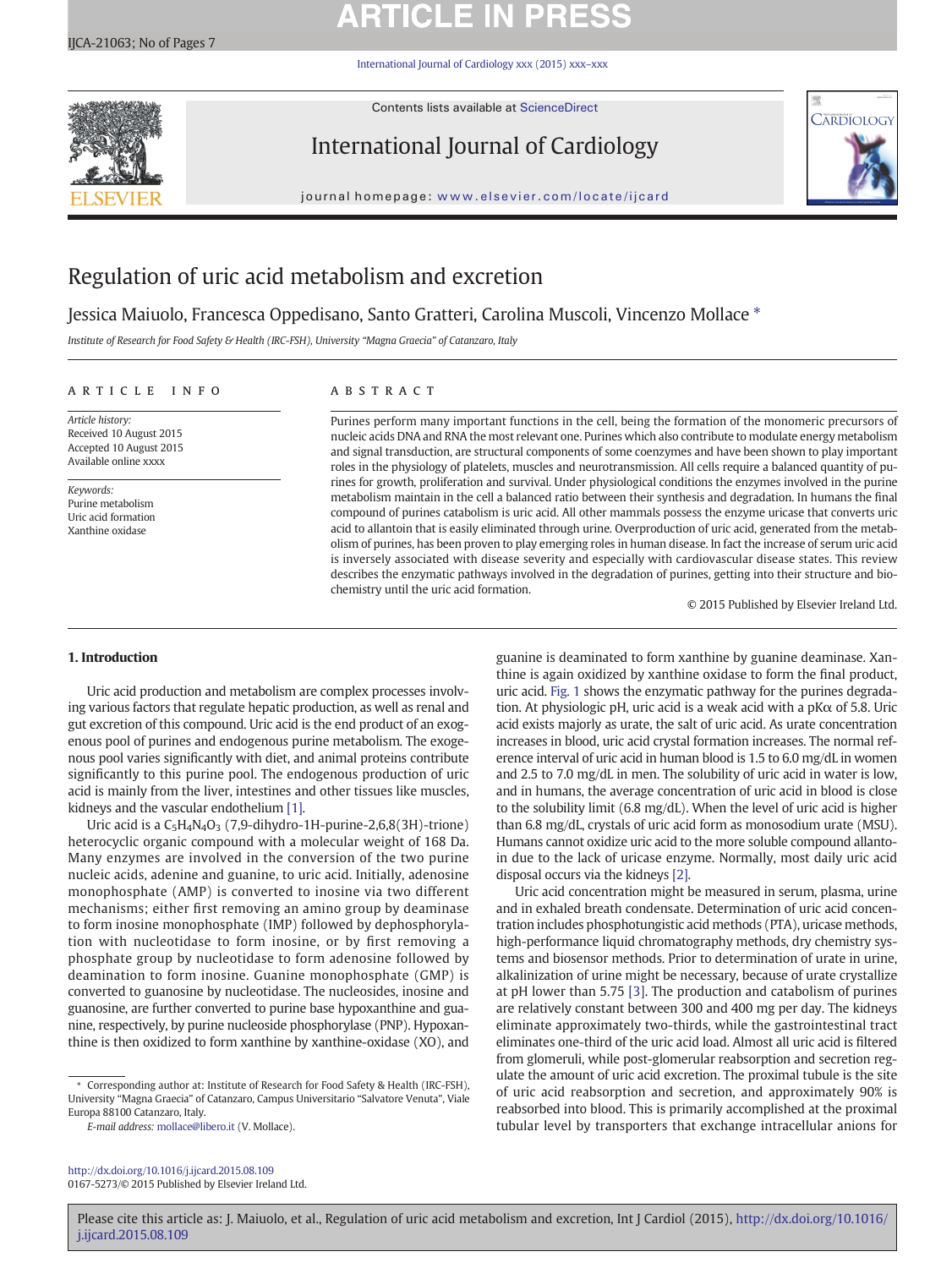<span id="page-1-0"></span>

Fig. 1. Enzymatic degradation of purines in humans.

uric acid. Almost all reabsorption of uric acid occurs at the S1 segment of the proximal tubule. In the S2 segment of the proximal tubule, uric acid is secreted to a greater extent than that which undergoes reabsorption. Post-secretory reabsorption occurs at a more distal site of the proximal tubule, and approximately 10% of the filtered uric acid appears in the urine [\[1\]](#page-5-0). Hyperuricemia is a key risk factor for the development of gout, renal dysfunction, hypertension, hyperlipidemia, diabetes and obesity. Hyperuricemia occurs as a result of the increased uric acid production, the impaired renal uric acid excretion, or a combination of the two [\[4\].](#page-5-0) It is characterized by high uric acid level in the blood, causing deposition of urate crystals in the joints and kidneys [\[5\]](#page-5-0). Generally, hyperuricemia in adults is defined as a blood uric acid concentration greater than 7.0 mg/dL in men and 6.0 mg/dL in women. In normal humans, uric acid is excreted in urine. However, uric acid excretion may be impaired by kidney disease, leading to hyperuricemia [\[2\].](#page-5-0)

Three urate transporters, URAT1/SLC22A12, GLUT9/SLC2A9, and ABCG2/BCRP, have been reported to play important roles in the regulation of serum uric acid (SUA), and their dysfunctions cause urate transport disorders. Among them, common dysfunction of ABCG2 exporter has proved to be a major cause of hyperuricemia and gout. Furthermore, renal hypouricemia is caused by increased renal urate excretion [\[6\]](#page-5-0). The molecular identification of URAT1 as the dominant apical urate exchanger of the human proximal tubule was a landmark event in the physiology of urate homeostasis. The URAT1 protein is encoded by the SLC22A12 gene, part of the large SLC22 family of organic ion transporters. URAT1 is a member of the organic anion transporter (OAT) branch of this gene family. Heterologous expression in Xenopus oocytes indicates that human URAT1 is capable of urate transport  $(14C$ -labeled urate uptake), with a Km of 371  $\pm$  28 µM. The basolateral entry of urate into renal proximal tubule cells is driven at least partially by the outwardly directed gradient for dicarboxylates such as α-ketoglutarate ( $\alpha$ -KG), which in turn is generated by Na<sup>+</sup>-dependent uptake via SLC13A1. Thus, in renal basolateral membrane vesicles, urate exchange is significantly trans-stimulated by  $\alpha$ -KG. OAT1 and OAT3 appear to exchange urate with divalent anions such as  $\alpha$ -KG, suggesting that they are suited to basolateral entry of urate, driven by intracellular  $\alpha$ -KG, during urate secretion. Genetic variation in human ABCG2, an ATP-driven efflux pump, has emerged as a major factor in human hyperuricemia. A loss of or reduction in ABCG2-mediated renal urate secretion would

lead to increased renal urate reabsorption, given that reduced renal excretion of urate is considered to be the underlying hyperuricemic mechanism in the vast majority of gout patients [\[7\]](#page-5-0).

GLUT9 (SLC2A9) membrane transporter is distinct among other members of the glucose transporters (GLUT or SLC2) family due to its substrate specificity and sequence identity. While the majority of 14 members of the GLUT superfamily transport glucose or other monosaccharides, GLUT9 was shown to transport essentially urate. Single nucleotide polymorphisms in the SLC2A9 genes have also been associated with gout, coronary artery disease, and myocardial infarction. All 14 GLUT members share common structural features such as 12 transmembrane helices, cytoplasmic amino and carboxytermini, and an Nlinked glycosylation site, although the glycosylation site varies across the family. Regarding GLUT9, two isoforms, SLC2A9a and SLC2A9b, have been described encoding the two proteins hGLUT9a and b that differ only by the first 29 residues of the N-terminal domains. GLUT9a is expressed ubiquitously, while GLUT9b is restricted to the main organs involved in urate transport, such as liver and kidney. GLUT9-mediated urate transport has been characterized. It is independent of sodium, chloride and anions, but is voltage dependent and currents have been recorded at physiological pH. Altogether, the data provided so far are compatible with a transport model in which GLUT9 is a uniport, without having formally excluded all other possibilities [\[8\]](#page-5-0).

In addition to problems with uric acid excretion due to kidney dysfunction, hyperuricemia can also result from the increased generation of uric acid. Diets heavy in purine or fructose, or exposure to lead can also contribute to high uric acid levels. Fructose is a unique sugar molecule in that it rapidly depletes ATP and increases the amounts of uric acid. In certain humans, a deficiency of enzymes resulting from genetic mutations may also cause increased blood uric acid levels. For example, hypoxanthine-guanine phosphoribosyl transferase (HGPRT) catalyzes the formation of IMP and GMP for recycling purine bases with 5 phoshorbosyl-alpha-pyrophosphate (PRPP) as a co-substrate. Lesch– Nyhan syndrome, a rare inherited X-linked disorder caused by the deficiency of HGRPP, leads to the accumulation of purine and PRPP, which are used in the salvage pathway of hypoxanthine and guanine. The HGPRT defect results in the accumulation of hypoxanthine and guanine, which further leads to high uric acid levels. The excess PRPP also increases the rate of de novo synthesis of purine, and consequently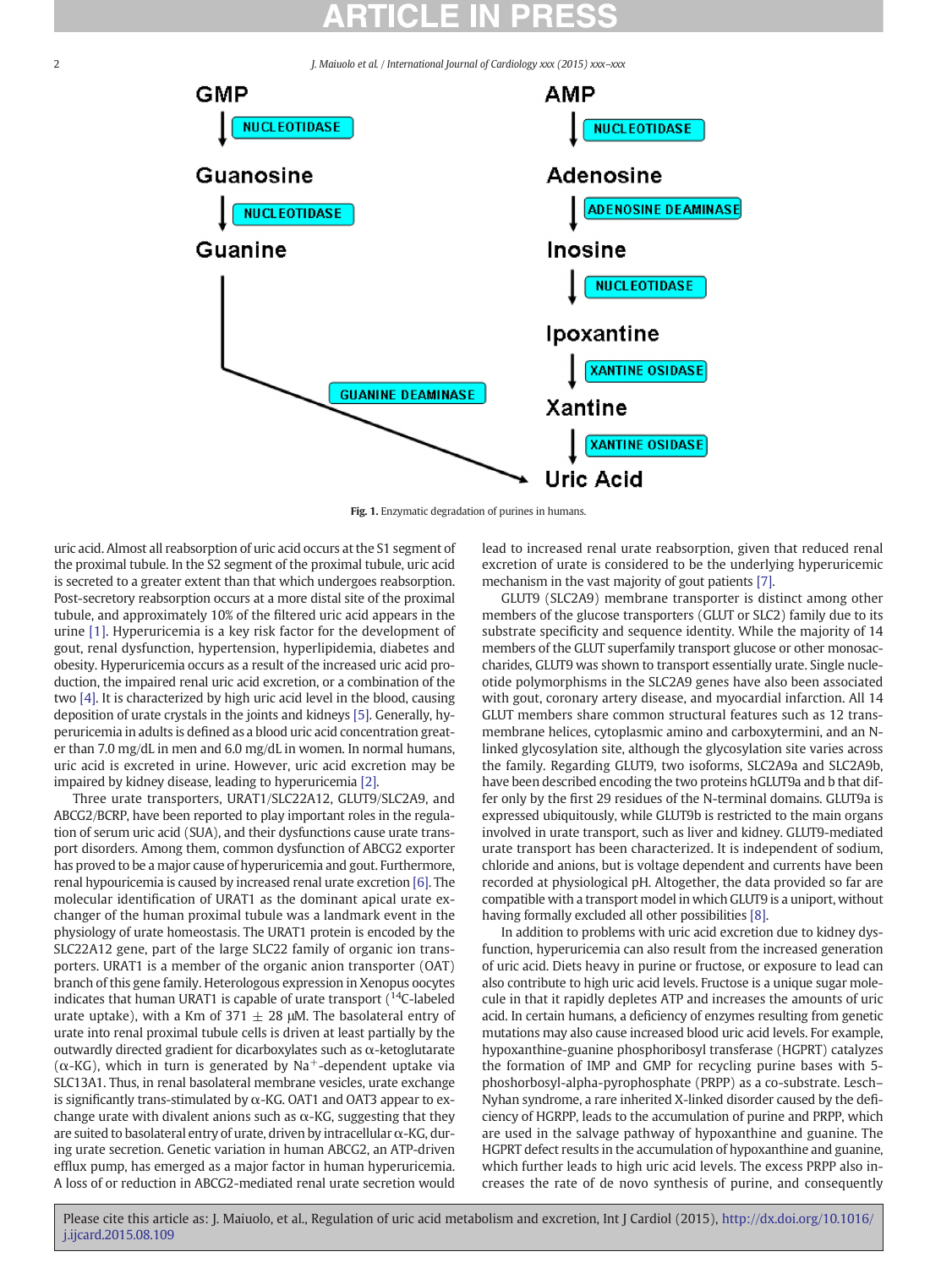promotes the production of its end degradation product, uric acid. Lesch–Nyhan syndrome is the result of the buildup of high levels of uric acid in the body beginning in infancy, which leads to severe gout, kidney dysfunction, mental retardation, neurological dysfunction, and self-mutilating behaviors [\[2\]](#page-5-0). High levels of blood uric acid have long been associated with gout. Gouty arthritis (gout) is a medical condition characterized by red, tender, hot, and swollen joints caused by recurrent attacks of acute inflammatory arthritis. Men have a higher risk of developing gout than women due to higher baseline levels of blood uric acid. Pathologically, gout is caused by an increase of blood uric acid levels, which leads to crystal deposits in joints, tendons, and other tissues and uric acid renal stones. Recently, gout has been linked to cardiovascular disease. Furthermore, multiple studies have also associated hyperuricemia with the precursors of cardiovascular diseases, including hypertension, metabolic syndrome, and coronary artery disease, as well as with closely related vascular diseases such as cerebrovascular disease, vascular dementia, preeclampsia, and kidney disease [\[2,9\]](#page-5-0). Clinical studies have found that hyperuricemia relates with elevated plasma renin activity in patients with hypertension. A model of mild hyperuricemia treated with uricase inhibitor developed hypertension after several weeks due to uric acid-mediated renal vasoconstriction with an activation of the renin–angiotensin system (RAS) [\[10\]](#page-5-0). A recent clinical study reports that high plasma uric acid level, partly secreted from the failing heart, is a prognostic predictor in patients with congestive heart failure. In vitro studies reveal that uric acid induces gene expression of chemokines and growth factors, such as monocyte chemoattractant protein-1 (MCP-1) and platelet-derived growth factor, and stimulates proliferation of vascular smooth muscle cells. Furthermore, uric acid induced MCP-1 expression in vascular smooth muscle cells was attenuated by antioxidants, suggesting an involvement of redox-dependent mechanism. In vascular smooth muscle cells, uric acid activates critical proinflammatory pathways and stimulates cell proliferation. In endothelial cells, uric acid decreases nitric oxide bioavailability and inhibits cell migration and proliferation, which are mediated in part by the expression of C-reactive protein. In adipocytes, the redox-dependent effects of uric acid are mediated by the activation of intracellular oxidant production via NADPH oxidase. Activation of ERK in response to uric acid has been shown in vascular smooth muscle cells and adipocytes [\[11\]](#page-5-0). In contrast to chronic hyperuricemia, acute increase of plasma uric acid (UA) may induce various beneficial effects to human subjects. Administration of UA increases plasma antioxidant capacity, reduces exercise associated oxidative stress in healthy subjects and restores endothelial function in patients with type 1 diabetes and regular smokers. UA, as the most abundant aqueous antioxidant, accounting for up to 60% of plasma antioxidative capacity, may involve different mechanisms of action. It is a free radical scavenger which stabilizes vitamin C in serum, mostly due to its iron chelating properties and quenches peroxynitrite, a potentially harmful oxidant, resulting in formation of a stable nitric oxide (NO) donor in vitro. At concentrations close to physiological levels in humans, UA prevents hydrogen peroxide-induced inactivation of extracellular superoxide-dismutase (ecSOD), an enzyme that scavenges superoxide anions  $(\cdot 0^{2}$ ). Also, it has been suggested that UA counteracts oxidative damage related to atherosclerosis and aging in humans. Taken together, these findings imply that UA could act beneficially in preserving vascular function, both under physiological and pathological challenges. The pro-oxidant and pro-inflammatory actions attributed to UA could be largely the result of the conversion of xanthine dehydrogenase to xanthine oxidase and of the consequent accumulation of reactive oxygen species (ROS) which occurs in parallel with UA production as an effect of ATP degradation under ischemic conditions. In this case, the ROS by-production might cause the inflammatory reaction and the arterial wall damage which have been attributed to excess of UA [\[12\]](#page-5-0). Hyperuricemia has a dramatically different, protective effect in neurodegenerative disease, including Parkinson's disease (PD), multiple sclerosis, and Alzheimer's disease/dementia. For example, higher uric acid levels reduce the risk of PD and reduce the risk of disease progression. Although the associated mechanisms are likely heterogeneous, most theories incorporate some role for the well-described antioxidant effect of uric acid [\[8\]](#page-5-0).

### 2. 5′-Nucleotidase

Enzyme 5′-Nucleotidase hydrolyzes nucleotide monophosphates or deoxynucleotide monophosphates to nucleotides and deoxynucleotides more inorganic phosphate. This enzyme, together with nucleotide kinase, regulates the pool of the nucleotides in cells [\[13\].](#page-5-0) Seven isoforms of the enzyme 5′-Nucleotidases have been isolated and characterized, and have a different nomenclature depending on the subcellular localization. Five isoforms are cytosolic, one is located in the mitochondrial matrix and one is related to the outer plasma membrane.

The first cytosolic isoform (cN-I) is particularly expressed in the skeletal and heart muscles [\[14\]](#page-5-0). cN-I has been isolated and characterized from the heart of many animals including the man. The activity of this cytosolic isoform is greatly affected by pH, which, in different species, should be between 6.5 and 7.0 and divalent cations  $Mg^{2+}$ ,  $Mn^{2+}$  and  $Co<sup>2+</sup>$  [\[15\]](#page-5-0). In humans two genes are noted NT5C1A and NT5C1B that encodes for its related products cN-IA and cN-IB. The NT5C1A gene is located on chromosome 1 and its related protein product, cN-IA, is described as an enzyme that prefers the AMP as a substrate. In humans, the mRNA of this isoform is particularly present in the skeletal muscle, but also in the heart, in the brain, in the pancreas, in the liver, in the testes and the uterus [\[16\].](#page-5-0) Human cN-IA has particular relevance in the protection of the heart; in fact, in normal conditions the formation of AMP is greater, while under conditions of ischemia or hypoxia it's adenine to be produced in large quantities [\[17\].](#page-5-0) The increased production of adenine, in this case, is the result of the inhibition of adenosine kinase activity and the increased activity of cN-IA [\[18\].](#page-5-0) From the structural point of view the enzyme cN-IA appears to be a tetramer. cN-IA prefers AMP as a substrate and the human form has a  $K_m$  between 1.46 and 1.9 mM [\[15\].](#page-5-0) The gene NT5C1B codes for cN-IB and is located on chromosome 2. From the functional point of view cN-IB differs little from cN-IA and its substrate of excellence is AMP. In humans cN-IB is ubiquitously expressed and mRNA expression is particularly high in the testis and lowest in the brain and skeletal muscle; cN-IB exists as a dimer [\[19\].](#page-5-0)

The second cytosolic isoform (cN-II) was the first nucleotidase to be described and purified. Through its activities hydrolyzes preferably 5′- IMP, 5′-GMP, 5′-deoxy-IMP and 5′-deoxy-GMP by adjusting the cell concentration of IMP and GMP [\[20\].](#page-5-0) cN-II gene is located on chromosome 10 [\[21\]](#page-5-0). Its mRNA is expressed in an ubiquitously manner with a higher expression in the pancreas, in the skeletal muscle and heart [\[22\].](#page-5-0) From the structural point of view cN-II appears to be a tetramer capable of forming oligomers of higher molecular weight upon addition of ATP. The enzyme works optimally at a pH value of 6.5, but in the case that you verify a transfer reaction of the phosphate group, the optimum pH result appears to be 7.0. Moreover, its activity is dependent on the presence of the cation  $Mg^{2+}$ . When  $Mg^{2+}$  is replaced by  $Co^{2+}$  and  $Zn^{2+}$  cN-II activity is much lower [\[20,23\].](#page-5-0) A correlation has been shown between a high activity of this citosolic enzyme and development of neurological disorders [\[24\].](#page-5-0)

The gene for the third 5′-Nucleotidase cytosolic (cN-III) is located on chromosome 7 and this isoform is the only one to be composed of a single monomer [\[25\]](#page-5-0). The cN-III catalyzes the dephosphorylation of nucleoside monophosphates pyrimidine nucleoside and has no activity on the purine substrates. The enzyme is expressed in many parts such as the human heart, the bone marrow, the liver, the testis, the colon, the stomach and the brain. The deficiency of this enzyme is associated with a form of hemolytic anemia. In particular homozygous patients with mutations in the gene for cN-III develop anemia and massive accumulation of cytidine and uridine phosphate that interfere with glycolysis erythrocyte [\[26\]](#page-5-0). In general, the mutations that affect this gene cause aberrant splicing and premature stop codons that abruptly interrupt the normal amino acid sequence of the relative protein [\[25\]](#page-5-0). Even this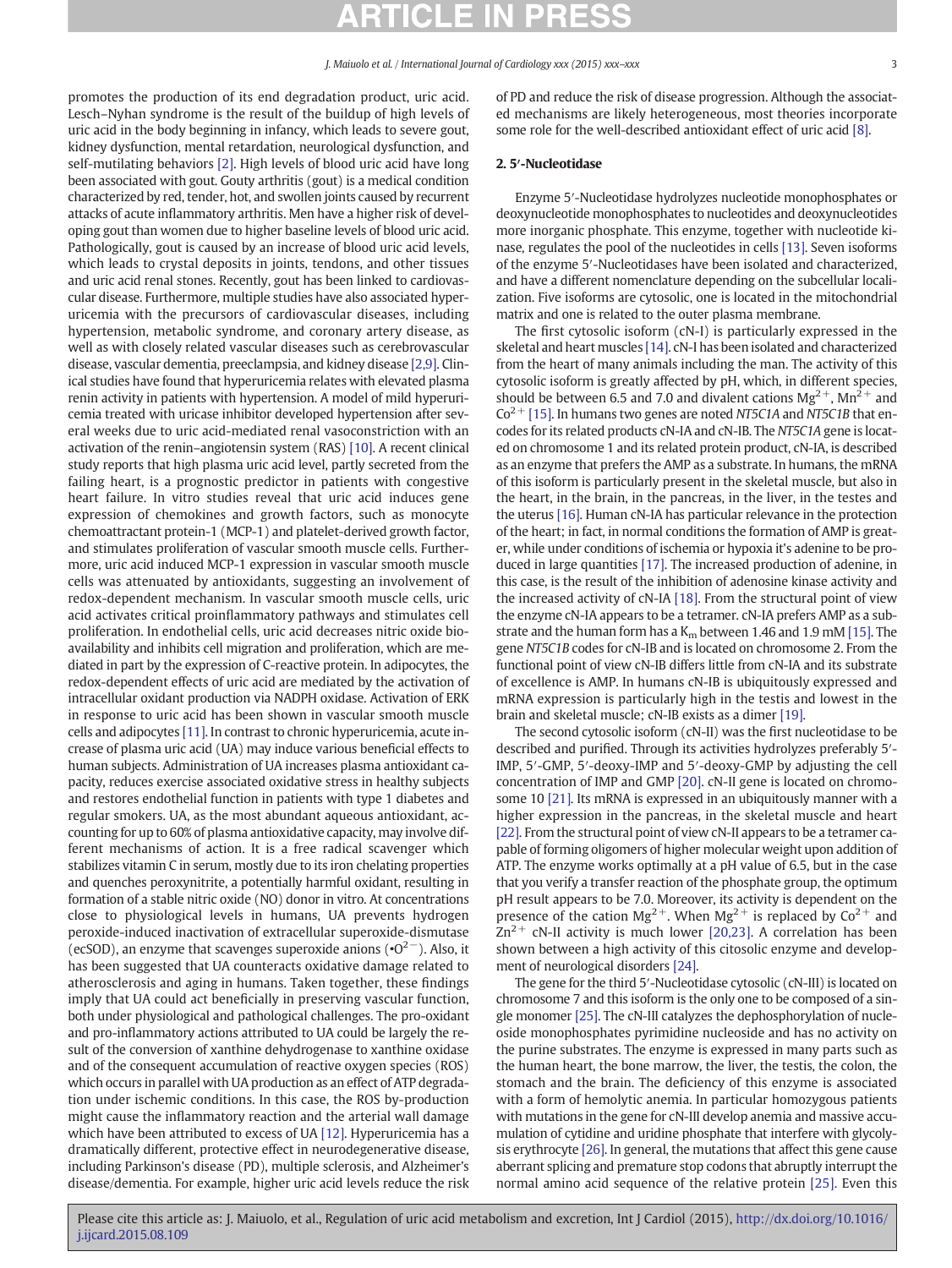isoform, such as 5′-Nucleotidase cytosolic I and II, is linked for its activity to ion  $Mg^{2+}$  and its optimal pH is 7,5.

The gene for the fourth cytosolic isoform (cN-IV) is localized on chromosome 17 and its active enzyme is a dimeric deoxyribonucleotidase. The DNA sequence is formed by 5 exons and 4 introns [\[27\]](#page-5-0).

The mitochondrial 5′(3′)-deoxyribonucleotidase (mdN) function is to protect the mitochondria from excessive dTTP levels. Its gene, as cN-IV, is located on chromosome 17 and consists of 5 exons and 4 introns, suggesting a common origin with an homology of 52%. Recombinant human and rat enzymes show a low activity with purine monophosphate and no activity with cytidine monophosphate. In addition to this mdN requires  $Mg^{2+}$  ion and an optimal pH of 5.0 to 5.5 [\[28\].](#page-5-0)

Finally, we must consider the last isoform of nucleotidase cell surface-located (ecto-nucleotidases, eN). Principal functional role of ecto-nucleotidases is to hydrolyze ribo- and deoxyribonucleoside 5′ monophosphates including AMP, CMP, UMP, IMP, and GMP even if whereby AMP generally is the most effectively hydrolyzed nucleotide. In fact the production of extracellular adenosine from extracellular AMP is considered to be a major function of eN. Changes in expression of these enzyme are responsible for the availability of adenosine. Additional functions of eN are to maintain the exact amount of adenosine for cellular reuptake and purine salvage and ensure the major pathway for communication between cells [\[29\]](#page-5-0).

### 3. Adenosine deaminase

Adenosine deaminase (ADA) is an important enzyme in the purine metabolism that catalyzes the deamination of both adenosine and 2′ deoxyadenosine to inosine and 2′-deoxyinosine, respectively, and ammonia. Adenosine is an endogenous purine nucleoside that acts as a homeostatic network regulator in all living systems via multiple ARdependent and AR-independent (where AR is adenosine receptor) pathways. Within cells, adenosine is involved in cellular energy and purine metabolism, but it is also released to or produced in the extracellular medium where it binds to the cell membrane ARs and its action is determined by the receptor to which it binds. Adenosine plays an important role in different metabolic and pathological conditions, such as the intrarenal metabolic regulation of kidney function, in asthma and hypoxia, in cardiac ischemia, and in regulating the severity of inflammation during an immune response. There is general agreement that adenosine is an important neuromodulator in the central nervous system, playing a crucial role in neuronal excitability and synaptic/nonsynaptic transmission in the hippocampus and basal ganglia. Adenosine is also associated with Alzheimer's disease, Parkinson's disease, schizophrenia, Huntington's disease, epilepsy, drug addiction, and sleep [\[30\].](#page-6-0)

ADA exists in all human tissues, but the highest levels and activity are found in the lymphoid system such as lymph nodes, spleen, and thymus. It is also essential for the proliferation, maturation and function of T lymphocyte cells. It is assumed that ADA plays a crucial role in development of the immune system, while its innate deficiency causes severe combined immunodeficiency (SCID). Moreover, ADA activity changes in a variety of other diseases including acquired immunodeficiency syndrome (AIDS), anemia, various lymphomas, tuberculosis, and leukemia. On the other hand, ADA regulates the levels of endogenous adenosine which results in immune system suppression by inhibiting lymphoid or myeloid cells, including neutrophils, macrophages, lymphocytes and platelets [\[31\].](#page-6-0)

Adenosine deaminase is a zinc-containing  $(\beta/\alpha)_8$ -barrel enzyme. The  $(\beta/\alpha)_8$  or triose phosphate isomerase (TIM) barrel, consisting of eight parallel central  $\beta$ -strands and eight peripheral  $\alpha$ -helices, is one of the most commonly observed protein folds. In all  $(\beta/\alpha)_8$  enzymes, despite the diversification in catalytic residues and substrate specificities, the active sites are funnel-shaped pockets formed by the Cterminal ends of the eight β strands and the βα loops that link β strands with the subsequent  $\alpha$ -helices. In contrast, the loops, locating at the back side of the barrel and linking the  $\alpha$ -helices with the subsequent

β-strands, are believed to be involved in protein stability. The spatial separation of regions important for activity and for stability is thought to be important for enzymes, which allows conformational changes during the ligand/substrate binding, catalysis or the allostery regulation process and maintains the global stable native structure of a protein [\[32\]](#page-6-0).

ADA can adopt two very different conformations: the closed and the open forms. In the absence of substrate, ADA adopts the open form. The closed form of the enzyme is usually observed in complexes with substrate analogs possessing the adenine framework, indicating that it is reached after substrate binding. The closed form consists of a hydrophobic subsite (F0) and a hydrophilic area (S0) perfectly enclosed within a structural gate consisting of the peptide backbone of a β-strand (L1822- D185) and two leucine side chains (Leu 58 and Leu 62) from an  $\alpha$ -helix (T57-A73). When the structural gate opens, the active site turns into the open form that conserves the S0 and F0 subsites, and shows two additional hydrophobic subsites around the gate, defined as F1 and F2. The removal of a specific water molecule binding at the bottom of the active site might be a trigger of conformational change from the open to the closed form. Adenosine, or compounds that mimic substrate binding to the active site, interferes with the "trigger water" molecule that moves away. As a consequence, the transition to the closed form is promoted and the interaction between substrate and enzyme is increased [\[30\]](#page-6-0). There are two different types of ADAs: ADA1 and ADA2. Both of these enzymes have been found in humans along with a gene for ADA-like protein (ADAL or ADA3) with unknown function. Although ADA1 does not express any signal sequence normally required for protein secretion by cells, the enzyme has been found in extracellular fluids. ADA2 differs from ADA1 in terms of molecular weight and catalytic parameters. In humans, the ADA1 isoenzyme is encoded by the 32 kb ADA gene on chromosome 20q and occurs as a soluble 41-kDa monomer with 363 amino acids. ADA2 is encoded by the cat eye syndrome critical region gene 1 (CECR1), a gene located on chromosome 22, member of a novel family of ADGFs (ADA-related growth factors). ADA2 has a molecular mass of approximately 100 kDa. ADA2, an enzyme more abundant in plasma than in ADA1, has a Michaelis–Menten constant  $Km = 2$  mM, which is several orders higher than the concentration of adenosine in plasma (0.1 μM), suggesting that the rate of adenosine deamination catalyzed by ADA2 is close to zero at physiological adenosine concentrations. Only certain cell types express ADA2 in humans, whereas ADA1 is present in all cells. The optimum pH for ADA2 activity is different from ADA1 (pH 6.5 and 7.5 for ADA2 and ADA1 respectively); ADA2 displays lower sensitivity to many specific inhibitors of ADA1 and is more stable at high temperatures than ADA1. This suggests that ADA2 expresses its activity only at high levels of adenosine and low pH, conditions that are associated with tumor growth, hypoxia, and inflammation. However, at physiological concentrations of adenosine, ADA2 has an extremely low ADA activity and thus, may function differently from its catalytic form. This additional ADA-independent activity may explain the existence of two ADAs with the same catalytic activities in humans. ADA2 is a symmetrical homodimer in contrast with the monomeric ADA1. Comparison of the catalytic sites of both isoenzymes revealed large differences in the arrangement of the binding pockets, which explains the differences in the affinity of these proteins to their substrates and inhibitors. Extensive glycosylation and the presence of a conserved disulfide bond and a signal peptide in the enzymatic molecule strongly suggest that ADA2, in contrast to ADA1, is specifically designed to act in the extracellular environment according to its presence in the serum [\[30,33\].](#page-6-0)

ADA1 plays a metabolic role not only as a key cytosolic enzyme in the purine pathway, but also as an ecto-enzyme by regulating extracellular adenosine levels [\[30\]](#page-6-0). In fact, although the location of ADA is mainly cytosolic, it has been found on the cell surface of many cell types, including neurons; therefore it can be considered as an ecto-enzyme. Since ADA is a peripheral membrane protein it needs integral membrane proteins to be anchored to the membrane. Apart from  $A_1Rs$  and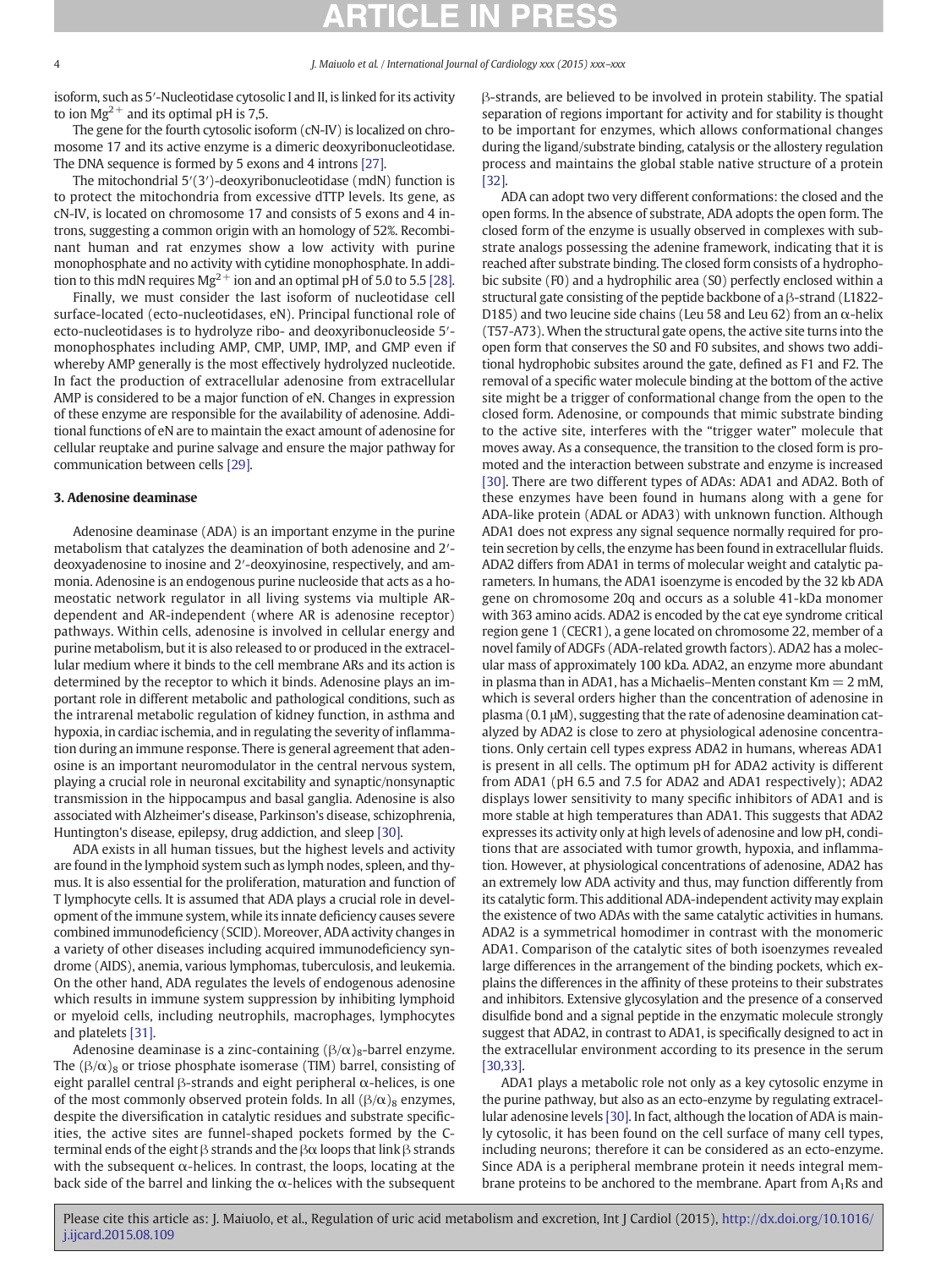$A_{2B}$ Rs, another class of ecto-ADA-binding protein is CD26, a multifunctional transmembrane glycoprotein, acting as a receptor and a proteolytic enzyme. It has been shown that ADA anchored to the dendritic cell surface, probably by the  $A_{2B}R$ , binds to CD26 expressed on the surface of T-cells, triggering co-stimulation and enabling an enhanced immune response [\[34\].](#page-6-0)

As the most abundant type of white blood cells that responds to infection and attacks of foreign invaders, neutrophils might possess more than one type of adenosine receptor, and adenosine regulates neutrophil function in an opposing manner through the ligation of ADA1 (immunostimulatory) and ADA2 (immunosuppressive) receptors. A number of ADA inhibitors with various degrees of potency have been reported. In one study, immunosuppressive and anti-inflammatory effects of FR234938, as a non-nucleoside inhibitor of ADA, were investigated. Moreover, deoxycoformycin, another ADA inhibitor, has been investigated in treatment of colon carcinoma cells and hematological neoplasms. By contrast, ibuprofen and medazepam effects on immune deficiency have been reported. This revealed that purine compound may act as ADA activator [\[31\]](#page-6-0). Thus, ADA, being a single chain protein, performs more than one function, consistent with the definition of a moonlighting protein. Moonlighting means the performance of more than one function by a single protein. This phenomenon is becoming recognized as a common phenomenon with important implications for systems biology and human health. ADA can be considered a classical example of this particular family of multifunctional proteins being, independently, an enzyme that degrades adenosine, a costimulator promoting T-cell proliferation and differentiation mainly by interacting with the differentiation cluster CD26, and an allosteric modulator of ARs that are members of the GPCR family [\[30\].](#page-6-0)

### 4. Xanthine oxidase

The physiological role of xanthine oxidoreductase enzyme (XOR) is to catalyze the terminal two reactions of purine catabolism in human. In particular XOR catalyses the oxidation from hypoxanthine to xanthine and from xanthine to uric acid, with the simultaneous reduction of NAD<sup>+</sup> or  $O_2$ . XOR is a housekeeping and the rate-limiting enzyme in purine catabolism. This enzyme exists in two forms: xanthine dehydrogenase (XDH), which prefers  $NAD<sup>+</sup>$  as electrons acceptor and xanthine oxidase (XO), which prefers  $O_2$ . When the oxygen is the final electron acceptor electrons bind unstably to oxygen forming hydrogen peroxide ( $H_2O_2$ ) and superoxide anion ( $O<sup>+</sup>$ ). These reactive oxygen species (ROS) produced by XOR, are responsible for cytotoxicity in physiological and pathological conditions [\[35\].](#page-6-0) However it is important to understand that under certain conditions also XDH reduces  $O<sub>2</sub>$  to generate ROS. This happens when the  $NAD<sup>+</sup>$  levels are low. The XOR molecule belongs to the metallo flavoprotein family and is a homodimer of 145–150 kDa subunits in which each subunit corresponds to one catalytic center composed of three redox domains [\[36\]](#page-6-0). The first and largest domain contains the cofactor molybdenum, the intermediate domain contains flavin adenine dinucleotide (FAD) cofactor and the last and smallest domain contains the two iron sulfur centers [\[37\].](#page-6-0) In each reaction there occurs an oxidative hydroxylation with electrons transfer from molybdenum to other reaction centers. The molybdenum center is the site of purine oxidation while  $NAD^+$  or  $O<sub>2</sub>$  reduction continues at the FAD. The two Fe/S clusters provide the conduit for electron flux between the Molybdenum center and the FAD. Fig. 2 shows a representative pattern of XDH and XOR. The human gene for XOR is located on the short arm of chromosome 2 and contains 36 exons [\[38\]](#page-6-0). Many



Fig. 2. In the left panel for XDH, xanthine is oxidized to uric acid and electrons transferred via Fe/S centers to the FAD where NAD<sup>+</sup> is reduced to NADH. In the right panel for XO, xanthine is oxidized to uric acid and electrons are transferred to the FAD where  $O_2$  is reduced to  $O^{\bullet-}$  and  $H_2O_2$ . Modified from Ref. [\[35\].](#page-6-0)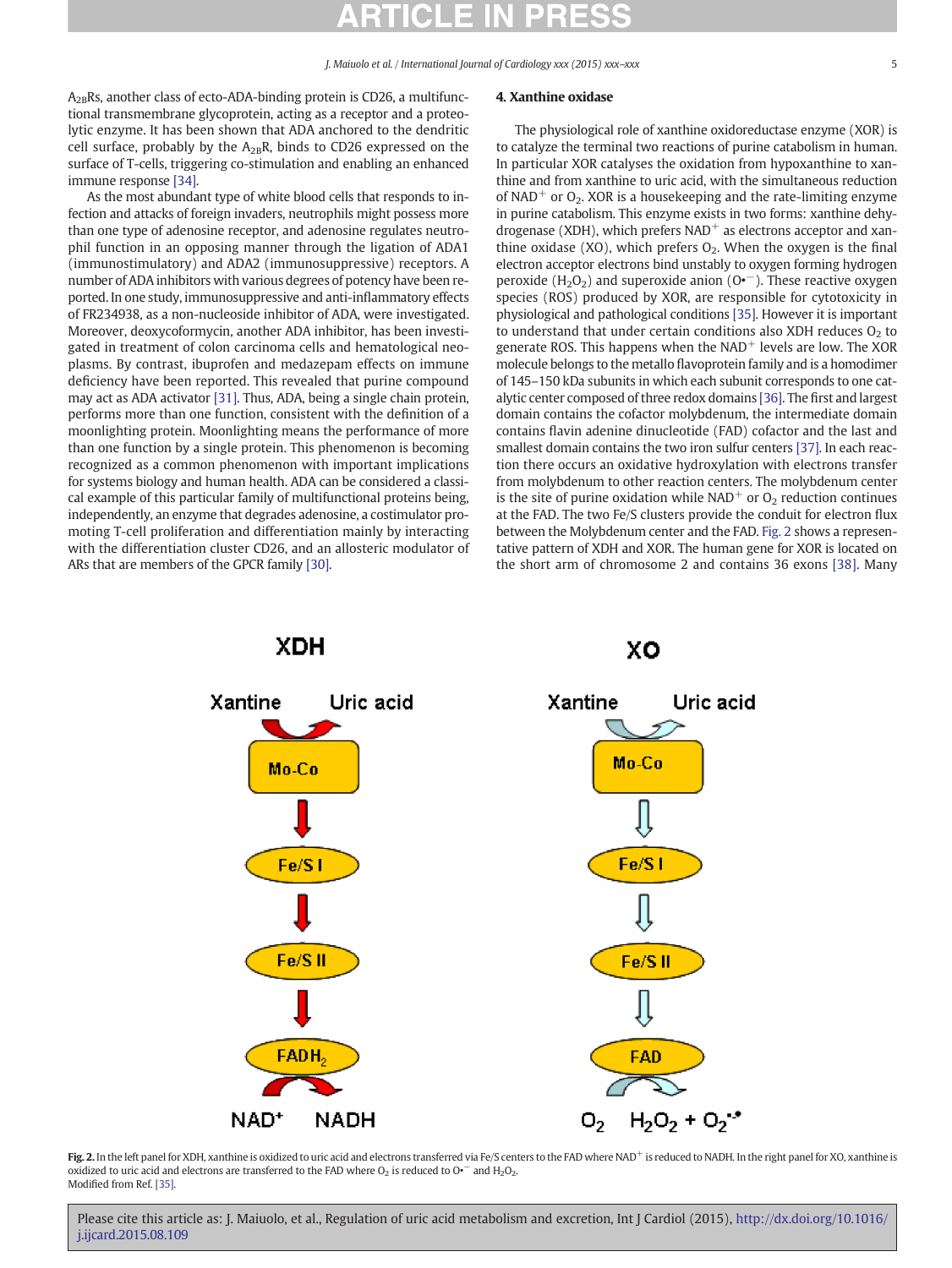<span id="page-5-0"></span>

studies have unequivocally demonstrated that its expression is strictly controlled by repressor proteins that limit XOR expression. The first regulation of XOR occurs at transcriptional level and its gene expression may be regulated by nutritional factors, steroid hormones, growth factors, cytokines, and insulin [\[39\]](#page-6-0). XOR expression decrease was observed after intake of tungsten which antagonizes molybdenum or with a diet poor in proteins. Otherwise a lack of vitamin E increased its protein expression [\[40\]](#page-6-0). There is also a post-transcriptional control of XOR activity consisting in a conversions between active and inactive forms [\[41\]](#page-6-0). In mammals XOR is distributed in some organs as liver, intestine and blood where its levels are very high and has been purified from cytosolic fractions, as peroxisomes and cellular membrane [\[42\].](#page-6-0) Based on protein expression, the highest activity levels of human XOR are present in the intestine and liver, while a very low activity has been detected in other human organs. Interestingly, human endothelial cells have been identified as having high levels in XOR activity. Recent studies have shown that XOR activity is undetectable in human serum, brain, heart and skeletal muscle tissues [\[43\]](#page-6-0). Inhibitors of XOR are used as anti-gout drugs. Allopurinol and other compounds can inhibit this enzyme because act as inhibitors that bind to the molybdenum center competitively respect to xanthine. For instance, patients with chronic heart failure and increased expression of XOR, are treated with allopurinol and this treatment led to improvement in myocardial efficiency [\[44\]](#page-6-0). However it's important to emphasize that the XORgenerated ROS are responsible for many biological activities including a defense against infection. XOR has antimicrobial properties inhibiting growth of bacteria in vitro and in vivo [\[45\].](#page-6-0) The bactericidal activity of XOR may be potentiated by the ability to produce peroxynitrite. When XOR activity produces superoxide radical, this reactive molecule can combine with nitric oxide (NO) and form peroxynitrite (ONOO−), a potent non-radical oxidant species. NO is normally generated by nitric oxide synthase but XOR may also contribute to produce NO especially in hypoxic conditions. Nevertheless NO is involved also in nitration of tyrosine residues and the dysfunction of proteins due to nitration are connected to cardiovascular diseases, ischaemic injury, hypertension and heart failure. In addition to this was observed that myocardial contractile function decreases with increasing XOR activity and ONOO<sup>−</sup> generation [\[46\]](#page-6-0). In conclusion xanthine dehydrogenase/xanthine oxidase (XDH/XO) is responsible for the production of uric acid and ROS with pathophysiological consequences. The increase of XOR activity is connected with hypertension, dyslipidemia, diabetes, and atherosclerosis.

### 5. Conclusion

Elevated serum levels of uric acid has been shown to play an important role in many disease states including gout and articular degenerative disorders as well as vascular inflammation and atherosclerosis. The balance of uric acid formation and excretion is driven by several enzymatic pathways which occur via different genetically-defined isoforms being also highly regulated by pathophysiological determinants including metabolic products and free radical species. XOR represents the most relevant pathway involved in uric acid overproduction and offers significant perspectives for a better pharmacological approach for treating hyperuricemia-related vascular and non vascular disorders.

### Conflict of interest

The authors declare that no conflict of interest occurs for this work.

### Acknowledgments

This work was supported by PON-MIUR a3\_00359 and by Nutramed S.C.A.R.L. (PON03PE 00078 1 and PON03PE 00078 2).

### References

- [1] [K. Chaudhary, K. Malhotra, J. Sowers, A. Aroor, Uric acid](http://refhub.elsevier.com/S0167-5273(15)30342-9/rf0005) key ingredient in the [recipe for cardiorenal metabolic syndrome, Cardiorenal Med. 3 \(2013\)](http://refhub.elsevier.com/S0167-5273(15)30342-9/rf0005) 208–[220.](http://refhub.elsevier.com/S0167-5273(15)30342-9/rf0005)
- [2] M. Jin, F. Yang, J. Yang, et al., Uric acid, hyperuricemia and vascular diseases, Front. [Biosci. 17 \(2012\) 656](http://refhub.elsevier.com/S0167-5273(15)30342-9/rf0010)–669.
- [3] [D. Pasalic, N. Marinkovic, L. Feher-Turkovic, Uric acid as one of the important factors](http://refhub.elsevier.com/S0167-5273(15)30342-9/rf0015) in multifactorial disorders-facts and controversies. Biochem. Med. 22 (2012) [63](http://refhub.elsevier.com/S0167-5273(15)30342-9/rf0015)–75.
- [4] [J. Su, Y. Wei, M. Liu, et al., Anti-hyperuricemic and nephroprotective effects of](http://refhub.elsevier.com/S0167-5273(15)30342-9/rf0020) [Rhizoma Dioscoreae septemlobae extracts and its main component dioscin via reg](http://refhub.elsevier.com/S0167-5273(15)30342-9/rf0020)[ulation of mOAT1, mURAT1 and mOCT2 in hypertensive mice, Arch. Pharm. Res. 37](http://refhub.elsevier.com/S0167-5273(15)30342-9/rf0020) [\(2014\) 1336](http://refhub.elsevier.com/S0167-5273(15)30342-9/rf0020)–1344.
- [5] [X.H. Wu, J. Zhang, S.Q. Wang, V.C. Yang, S. Anderson, Y.W. Zhang, Riparoside B and](http://refhub.elsevier.com/S0167-5273(15)30342-9/rf0025) [timosaponin J, two steroidal glycosides from](http://refhub.elsevier.com/S0167-5273(15)30342-9/rf0025) Smilax riparia, resist to hyperuricemia [based on URAT1 in hyperuricemic mice, Phytomedicine 21 \(2014\) 1196](http://refhub.elsevier.com/S0167-5273(15)30342-9/rf0025)–1201.
- [6] [H. Matsuo, A. Nakayama, M. Sakiyama, et al., ABCG2 dysfunction causes hyperurice](http://refhub.elsevier.com/S0167-5273(15)30342-9/rf0030)[mia due to both renal urate underexcretion and renal urate overload, Sci. Rep. 4](http://refhub.elsevier.com/S0167-5273(15)30342-9/rf0030) [\(2014\) 3755.](http://refhub.elsevier.com/S0167-5273(15)30342-9/rf0030)
- [7] [A. Mandal, D.B. Mount, The molecular physiology of uric acid homeostasis, Annu.](http://refhub.elsevier.com/S0167-5273(15)30342-9/rf0225) [Rev. Physiol. 77 \(2014\) 323](http://refhub.elsevier.com/S0167-5273(15)30342-9/rf0225)–345.
- [8] [B. Clémençon, B.P. Lüscher, M. Fine, et al., Expression, puri](http://refhub.elsevier.com/S0167-5273(15)30342-9/rf0035)fication, and structural in[sights for the human uric acid transporter, GLUT9, using the](http://refhub.elsevier.com/S0167-5273(15)30342-9/rf0035) Xenopus laevis oocytes [system, PLoS One 9 \(2014\) e108852](http://refhub.elsevier.com/S0167-5273(15)30342-9/rf0035).
- [9] [E. Albrecht, M. Waldenberger, J. Krumsiek, et al., Metabolite pro](http://refhub.elsevier.com/S0167-5273(15)30342-9/rf0040)filing reveals new in[sights into the regulation of serum urate in humans, Metabolomics 10 \(2014\)](http://refhub.elsevier.com/S0167-5273(15)30342-9/rf0040) [141](http://refhub.elsevier.com/S0167-5273(15)30342-9/rf0040)–151.
- [10] [J.X. Zhang, Y.P. Zhang, Q.N. Wu, B. Chen, Uric acid induces oxidative stress via an ac](http://refhub.elsevier.com/S0167-5273(15)30342-9/rf0230)tivation of the renin–[angiotensin system in 3T3-L1 adipocytes, Endocrine 48 \(2014\)](http://refhub.elsevier.com/S0167-5273(15)30342-9/rf0230) [135](http://refhub.elsevier.com/S0167-5273(15)30342-9/rf0230)–142.
- [11] [T.H. Cheng, J.W. Lin, H.H. Chao, et al., Uric acid activates extracellular signal](http://refhub.elsevier.com/S0167-5273(15)30342-9/rf0045)[regulated kinases and thereafter endothelin-1 expression in rat cardiac](http://refhub.elsevier.com/S0167-5273(15)30342-9/rf0045) fibroblasts, [Int. J. Cardiol. 139 \(2010\) 42](http://refhub.elsevier.com/S0167-5273(15)30342-9/rf0045)–49.
- [12] [J. Vukovic, D. Modun, D. Budimir, et al., Acute, food-induced moderate elevation of](http://refhub.elsevier.com/S0167-5273(15)30342-9/rf0050) [plasma uric acid protects against hyperoxia-induced oxidative stress and increase](http://refhub.elsevier.com/S0167-5273(15)30342-9/rf0050) [in arterial stiffness in healthy humans, Atherosclerosis 207 \(2009\) 255](http://refhub.elsevier.com/S0167-5273(15)30342-9/rf0050)–260.
- [13] [V. Bianchi, E. Pontis, P. Reichard, Interrelations between substrate cycles and de](http://refhub.elsevier.com/S0167-5273(15)30342-9/rf0055) [novo synthesis of pyrimidine deoxyribonucleoside triphosphates in 3T6 cells,](http://refhub.elsevier.com/S0167-5273(15)30342-9/rf0055) [Proc. Natl. Acad. Sci. U. S. A. 83 \(1986\) 986](http://refhub.elsevier.com/S0167-5273(15)30342-9/rf0055)–990.
- [14] [G.B. Sala-Newby, N.V. Freeman, A.C. Skladanowski, A.C. Newby, Distinct roles for re](http://refhub.elsevier.com/S0167-5273(15)30342-9/rf0060)combinant cytosolic 5′[-nucleotidase-I and -II in AMP and IMP catabolism in COS-7](http://refhub.elsevier.com/S0167-5273(15)30342-9/rf0060) [and H9c2 rat myoblast cell lines, J. Biol. Chem. 275 \(2000\) 11666](http://refhub.elsevier.com/S0167-5273(15)30342-9/rf0060)–11671.
- [15] [A.C. Skladanowski, R.T. Smolenski, M. Tavenier, J.W. de Jong, M.H. Yacoub, A.M.](http://refhub.elsevier.com/S0167-5273(15)30342-9/rf0065) Seymour, Soluble forms of 5′[-nucleotidase in rat and human heart, Am. J. Physiol.](http://refhub.elsevier.com/S0167-5273(15)30342-9/rf0065) [270 \(1996\) H1493](http://refhub.elsevier.com/S0167-5273(15)30342-9/rf0065)–H1500.
- [16] [S.A. Hunsucker, J. Spychala, B.S. Mitchell, Human cytosolic 5](http://refhub.elsevier.com/S0167-5273(15)30342-9/rf0070)′-nucleotidase: I. Charac[terization and role in nucleoside analog resistance, J. Biol. Chem. 276 \(2001\)](http://refhub.elsevier.com/S0167-5273(15)30342-9/rf0070) [10498](http://refhub.elsevier.com/S0167-5273(15)30342-9/rf0070)–10504.
- [17] [H.R. Cross, E. Murphy, R.G. Black, J. Auchampach, C. Steenbergen, Overexpression of](http://refhub.elsevier.com/S0167-5273(15)30342-9/rf0075) [A3 adenosine receptors decreases heart rate, preserves energetics and protects is](http://refhub.elsevier.com/S0167-5273(15)30342-9/rf0075)[chemic hearts, Am. J. Physiol. 283 \(2002\) H1562](http://refhub.elsevier.com/S0167-5273(15)30342-9/rf0075)–H1568.
- [18] [M.I. Bak, J.S. Ingwall, Acidosis during ischemia promotes adenosine triphosphate re](http://refhub.elsevier.com/S0167-5273(15)30342-9/rf0080)[synthesis in postischemic rat heart. In vivo regulation of 5](http://refhub.elsevier.com/S0167-5273(15)30342-9/rf0080)'-nucleotidase, J. Clin. In[vest. 93 \(1994\) 40](http://refhub.elsevier.com/S0167-5273(15)30342-9/rf0080)-49
- [19] [G.B. Sala-Newby, A.C. Newby, Cloning of a mouse cytosolic 5](http://refhub.elsevier.com/S0167-5273(15)30342-9/rf0085)'-nucleotidase-I identifi[es a new gene related to human autoimmune infertility-related protein, Biochim.](http://refhub.elsevier.com/S0167-5273(15)30342-9/rf0085) [Biophys. Acta 1521 \(2001\) 12](http://refhub.elsevier.com/S0167-5273(15)30342-9/rf0085)–18.
- [20] [C. Gazziola, P. Ferraro, M. Moras, P. Reichard, V. Bianchi, Cytosolic high K\(m\) 5](http://refhub.elsevier.com/S0167-5273(15)30342-9/rf0090)′-nucleotidase and 5′(3′[\)-deoxyribonucleotidase in substrate cycles involved in nucleo](http://refhub.elsevier.com/S0167-5273(15)30342-9/rf0090)[tide metabolism, J. Biol. Chem. 276 \(2001\) 6185](http://refhub.elsevier.com/S0167-5273(15)30342-9/rf0090)–6190.
- [21] [C.M. Galmarini, L. Jordheim, C. Dumontet, Role of IMP-selective-5](http://refhub.elsevier.com/S0167-5273(15)30342-9/rf0095)′-nucleotidase (cN-[II\) in hematological malignancies, Leuk. Lymphoma 44 \(2003\) 1105](http://refhub.elsevier.com/S0167-5273(15)30342-9/rf0095)–1111.
- [22] [C. Rampazzo, C. Gazziola, P. Ferraro, L. Gallinaro, M. Johansson, P. Reichard, et al.,](http://refhub.elsevier.com/S0167-5273(15)30342-9/rf0100) Human high-Km 5′[-nucleotidase effects of overexpression of the cloned cDNA in](http://refhub.elsevier.com/S0167-5273(15)30342-9/rf0100) [cultured human cells, Eur. J. Biochem. 261 \(1999\) 689](http://refhub.elsevier.com/S0167-5273(15)30342-9/rf0100)–697.
- [23] [J. Spychala, V. Chen, J. Oka, B.S. Mitchell, ATP and phosphate reciprocally affect sub](http://refhub.elsevier.com/S0167-5273(15)30342-9/rf0105)[unit association of human recombinant high Km 5](http://refhub.elsevier.com/S0167-5273(15)30342-9/rf0105)′-nucleotidase. Role of C-terminal [polyglutamic acid tract in subunit association and catalytic activity, Eur. J. Biochem.](http://refhub.elsevier.com/S0167-5273(15)30342-9/rf0105) [259 \(1999\) 851](http://refhub.elsevier.com/S0167-5273(15)30342-9/rf0105)–858.
- [24] [R. Pesi, V. Micheli, G. Jacomelli, L. Peruzzi, M. Camici, M. Garcia-Gil, S. Allegrini, M.G.](http://refhub.elsevier.com/S0167-5273(15)30342-9/rf0110) Tozzi, Cytosolic 5′[-nucleotidase hyperactivity in erythrocytes of Lesch](http://refhub.elsevier.com/S0167-5273(15)30342-9/rf0110)–Nyhan syn[drome patients, Neuroreport 11 \(2000\) 1827](http://refhub.elsevier.com/S0167-5273(15)30342-9/rf0110)–1831.
- [25] [H. Kanno, T. Takizawa, S. Miwa, H. Fujii, Molecular basis of Japanese variants of py](http://refhub.elsevier.com/S0167-5273(15)30342-9/rf0115)rimidine 5′-nucleotidase defi[ciency, Br. J. Haematol. 126 \(2004\) 265](http://refhub.elsevier.com/S0167-5273(15)30342-9/rf0115)–271.
- [26] [E.D. Paglia, W.N. Valentine, Characteristics of pyrimidine-speci](http://refhub.elsevier.com/S0167-5273(15)30342-9/rf0120)fic 5'-nucleotidase in [human erythrocytes, J. Biol. Chem. 250 \(1975\) 7973](http://refhub.elsevier.com/S0167-5273(15)30342-9/rf0120)–7979.
- [27] [C. Rampazzo, M. Kost-Alimova, B. Ruzzenente, J.P. Dumanski, V. Bianchi, Mouse cy](http://refhub.elsevier.com/S0167-5273(15)30342-9/rf0125)[tosolic and mitochondrial deoxyribonucleotidases: cDNA cloning of the mitochon](http://refhub.elsevier.com/S0167-5273(15)30342-9/rf0125)[drial enzyme, gene structures, chromosomal mapping and comparison with the](http://refhub.elsevier.com/S0167-5273(15)30342-9/rf0125) [human orthologs, Gene 294 \(2002\) 109](http://refhub.elsevier.com/S0167-5273(15)30342-9/rf0125)–117.
- [28] [L. Gallinaro, K. Crovatto, C. Rampazzo, G. Pontarin, P. Ferraro, E. Milanesi, et al.,](http://refhub.elsevier.com/S0167-5273(15)30342-9/rf0130) Human mitochondrial 5′[-deoxyribonucleotidase. Overproduction in cultured cells](http://refhub.elsevier.com/S0167-5273(15)30342-9/rf0130) [and functional aspects, J. Biol. Chem. 277 \(2002\) 35080](http://refhub.elsevier.com/S0167-5273(15)30342-9/rf0130)–35087.
- [29] [H. Zimmermann, M. Zebisch, N. Sträter, Cellular function and molecular structure of](http://refhub.elsevier.com/S0167-5273(15)30342-9/rf0135) [ecto-nucleotidases, Purinergic Signalling 8 \(2012\) 437](http://refhub.elsevier.com/S0167-5273(15)30342-9/rf0135)–502.